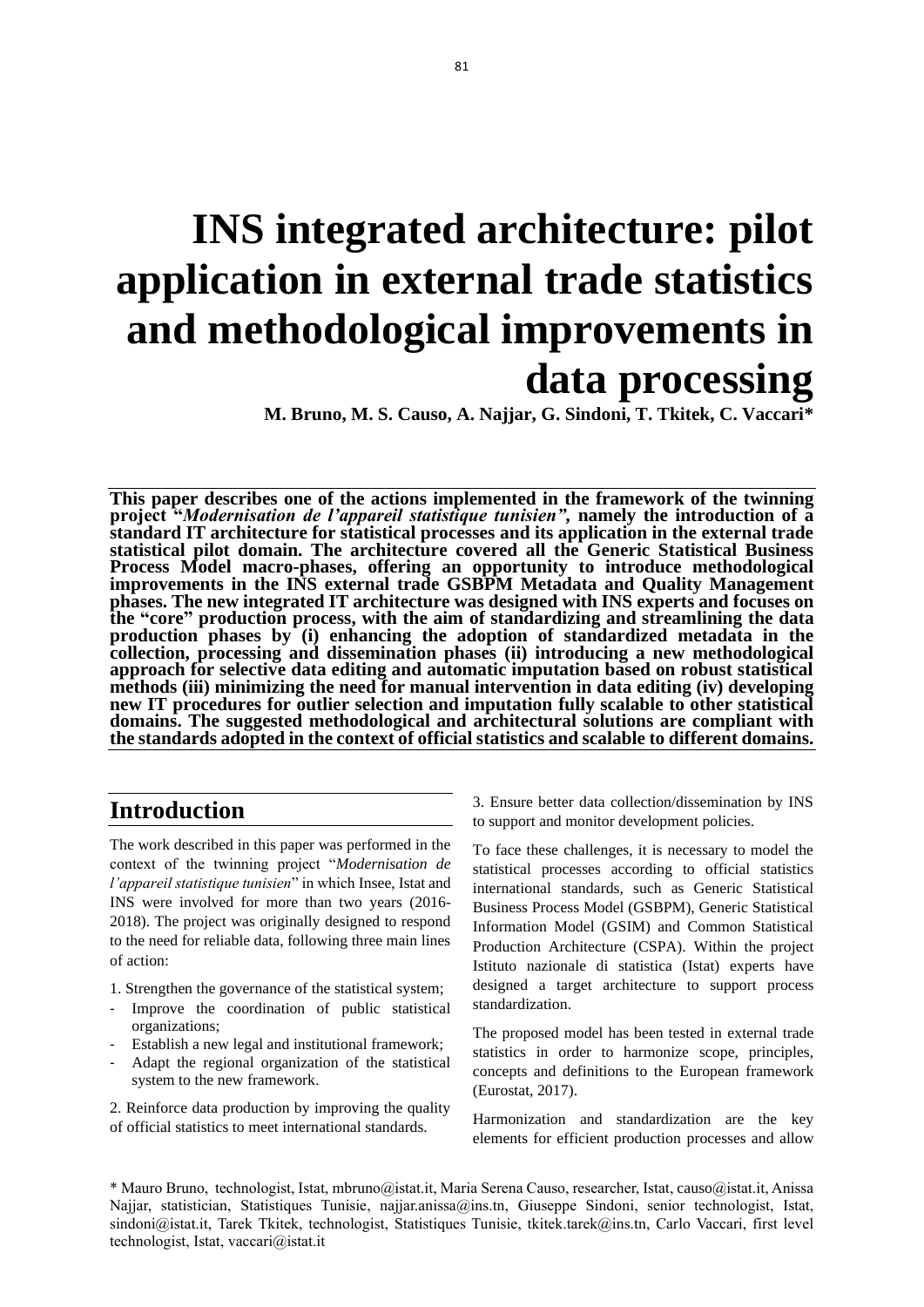international comparability and coherence over time. In this project, specific actions have been carried out, such as:

- 1. Enhancing an effective inter-institutional cooperation with Customs Agency, in charge of external trade data collection;
- 2. Setting a system of standard commodity and geoeconomic classification, to be reconciled as much as possible with the national Customs classifications;
- 3. Introducing standard metadata-driven processes based on standard IT tools;
- 4. Enriching the set of referential metadata, introducing editing parameters useful to streamline and automate data production;
- 5. Adopting procedures for automatic data imputation based on robust statistical methods.

More specifically, the first section provides an assessment of the current situation (AS-IS) at INS in relation to IT organization, software development and dissemination systems. The second one describes the proposed architecture (TO-BE) for each GSBPM macro-phase (Collect, Process and Disseminate) and a set of general principles and guidelines supporting INS in the transition towards the new architecture.

The next sections analyses in detail the External Trade use case, describing the improvements achieved in the external trade data production process and some open issues.

Finally, the roadmap for a complete implementation of the architecture is described. Short-term activities concern the extension of the pilot external trade system to other domains, while medium-term activities pertain to the following systems: i) metadata; ii) data collection; iii) data processing.

# **Towards an integrated architecture for statistical processes**

# **State of the art at INS**

To design an integrated architecture that fulfils the requirements of INS, a preliminary assessment of the current (AS-IS) scenario was performed. The technology scenario is quite heterogeneous, spanning from web development technologies like PHP and Java to .NET environments. Applications are based both on flat files and on relational databases. Different software technologies are used for statistical tasks such as data collection, classification, dissemination, etc. Concerning the External Trade statistical domain, the process was managed by a workflow engine, namely SQL Server Integration Services (SSIS). Important

parts of the process, such as outlier detection and data editing, were performed offline by statisticians.

The main problems reported by the IT department are the short development cycles, lack of exhaustive definitions of requirements and lack of scope statements. Together with the above-mentioned heterogeneity, these challenges affect the quality and timeliness of the production processes. There are also planning issues in relation to software development, which is often disrupted by unforeseen but urgent activities. The heterogeneity of the software in use and the patchy IT skills of the staff concerned are additional concerns. There is currently no clear definition of user needs, and this leads to delays in software delivery and acceptance. The use of database technology in INS is generally low and the IT sector is not always involved in process analysis, in part due to the lack of an IT "culture" in the statistical domains.

Data dissemination is aimed at maximizing the quality and accessibility of the outputs. The global strategy is based on a web portal, built on top of data warehouses, which offers applications, services and open data to end users and international organizations. Data can be accessed by multiple devices and by machine to machine applications.

The various systems currently use different tools (Prognoz, Knoema, PHP), and clear strategic choices are needed in relation to dissemination tools and data warehouse technologies. There is also a need for standardized ETL (Extraction, Transformation & Loading) tools to manage the data flows, which are currently mainly managed by manual procedures.

# **Technical architecture for statistical production processes**

The main objective of the new architecture is to standardize and improve the overall quality of data production processes by:

- Enhancing the set of indicators needed to guide and automatize the data editing phase;
- Minimizing the need for manual intervention in data editing;
- Introducing new IT procedures for editing and imputation that are fully extensible to other statistical domains.

To implement a generalized architecture that fulfils the requirements of the different domains at INS, the following data repositories are needed:

- Raw data repository contains data provided to INS, whether through use of data collection capabilities or from external sources, such as administrative data;
- Working data repository: staging area needed for data processing;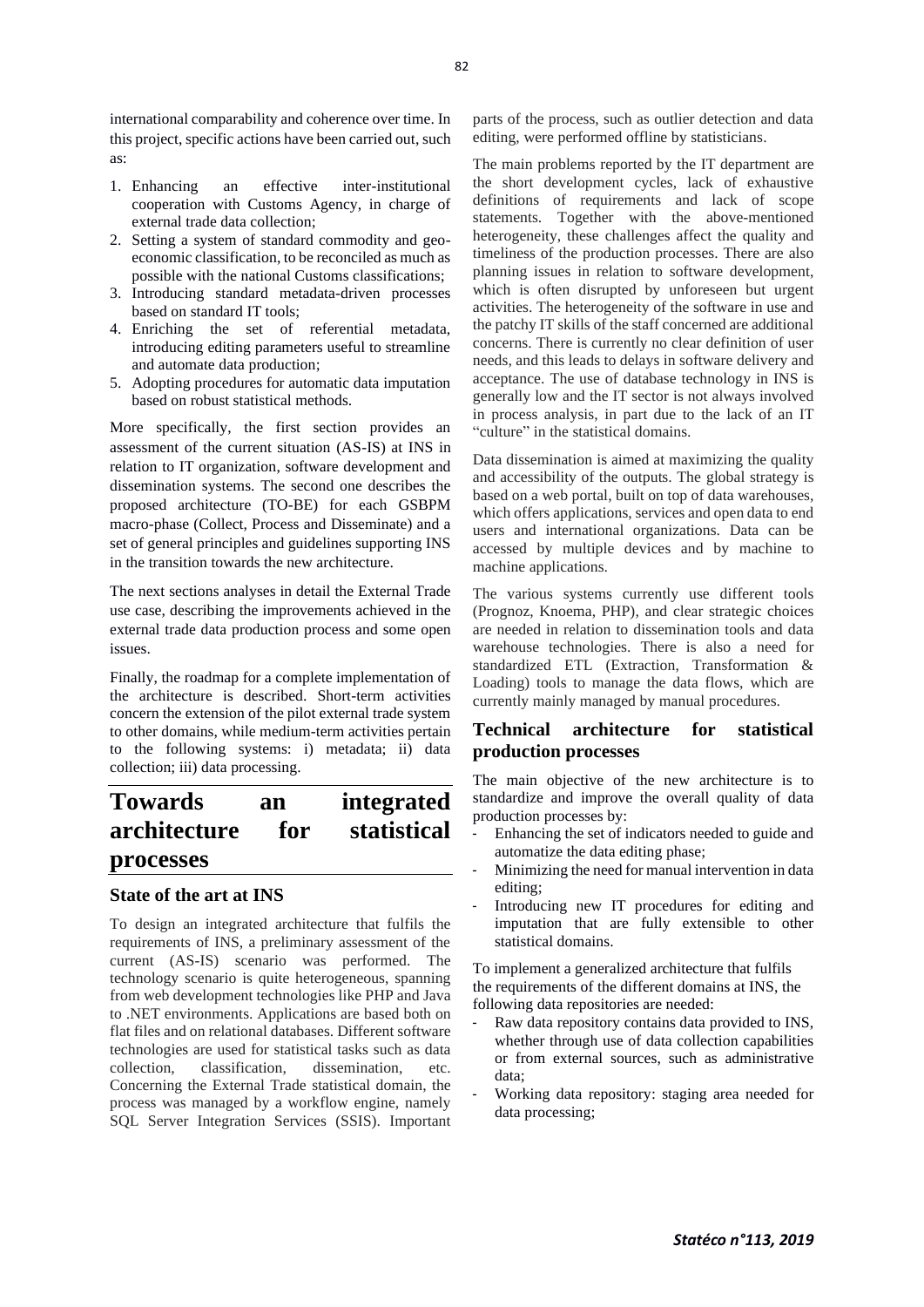- Metadata repository: metadata are the central element of the proposed integrated architecture and should be used in all phases of the production chain, from collection to dissemination (Signore and *al*. (2015) and Scanu and *al*. (2013));
- Dissemination repository: it was decided to use Statistical data and metadata exchange (SDMX) as

#### Figure 1:

#### **Proposed integrated architecture**

the dissemination standard and T.STAT as the main dissemination portal, so the dissemination repository will be SDMX compliant by design.

A simplified model of the proposed architecture is shown below (figure 1). This framework covers three of the main phases of the statistical process, according to the standard GSBPM.



#### **Collect [GSBPM Collect]**

In the data collection phase different types of data are acquired. Depending on the data provider, data sources can be classified as:

- Internal data sources (e.g. direct survey collected using electronic questionnaires);
- External data sources (e.g. data from administrative sources, customs data for external trade).

Data can then be further divided, according to their treatment, into:

- Data for 'dissemination phase' (e.g. administrative data ready to be disseminated);
- Data for 'process phase' (e.g. customs data for external trade).

For each subset of data sources, the related building block can be identified<sup>1</sup>. Within this framework, the proposed building blocks are:

Primary Data Storage: at a conceptual level this building block should store and manage raw data from different types of source. For example, data can be stored in relational databases to ensure consistency, efficiency and flexibility. The building

block should also provide ETL functionalities to manage data transfer and capture from different channels. Preliminary treatments such as filtering, transcoding, normalization, translation and codification can be applied to facilitate data integration.

External Data Storage: this building block should store data ingested from external sources and ready to be disseminated. It should also provide functionalities to integrate the ingested data with corporate INS metadata.

The described building blocks are closely related to the metadata building block (described below). In this stage, it is important for both elementary and aggregated data to capture metadata about the internal/external data sources (data provider, reference contact, data format, etc.).

#### **Process [GSBPM Process & Analyse]**

This phase includes all types of data treatment (e.g. cleansing, harmonization, validation) to transform the raw data stored in INS into statistical output for

*information systems needed in ESS. Examples include: Metadata Management, Process Orchestrator, Primary Data Storage.*

83

*<sup>1</sup> According to the Enterprise Architecture Reference Framework (EARF), a building block is a potentially reusable component that can be combined to build the*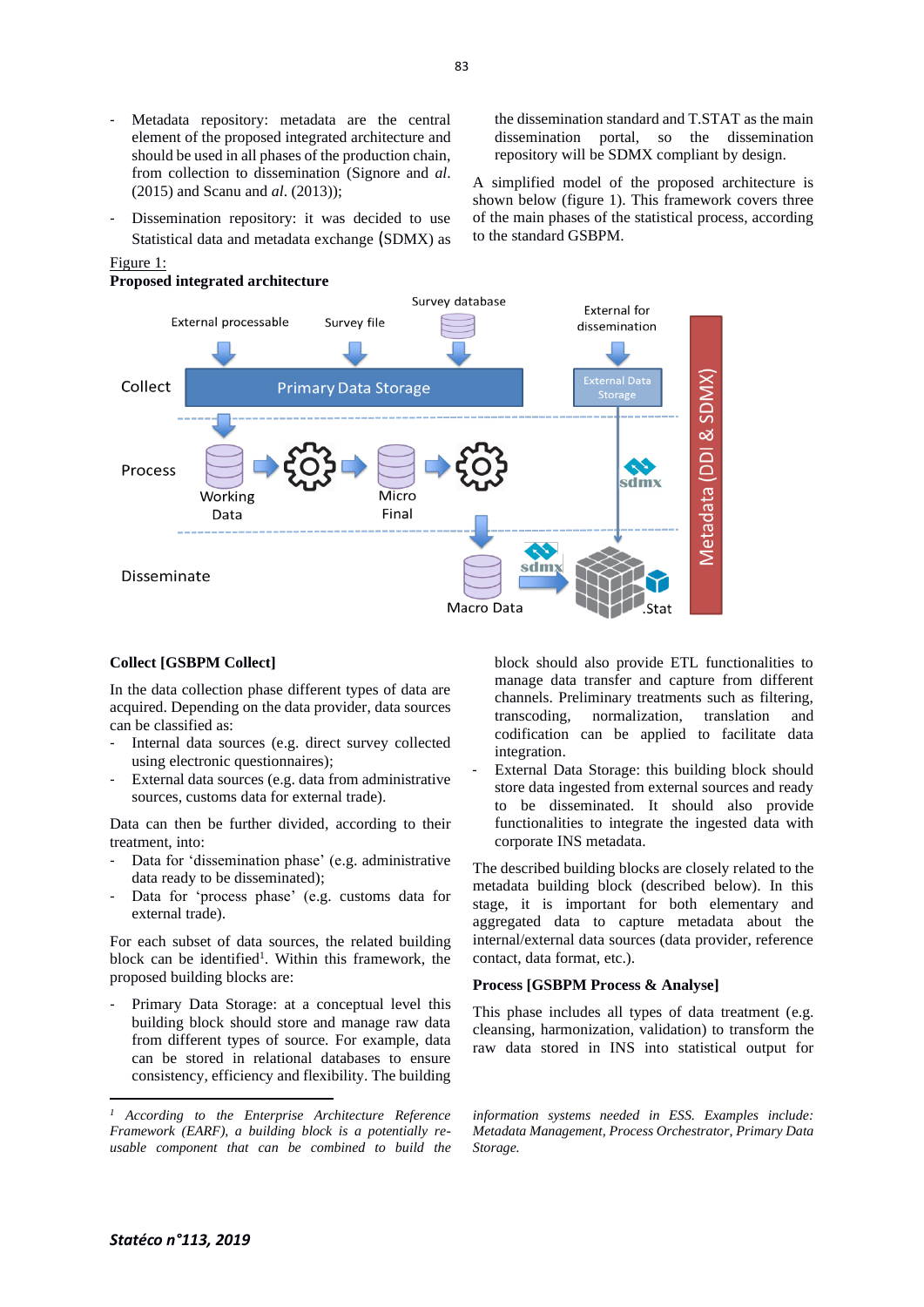statistical dissemination. The suggested building blocks in the proposed architecture are:

- Working Data Storage: at a conceptual level this building block should store and manage all the data transformations resulting from data treatment. It should also contain all auxiliary information (administrative data, benchmark data from other surveys, sample, etc.) needed to produce statistical outputs.
- Clean Data Storage: this building block should store and manage the 'final' clean microdata resulting from statistical operations performed in Working Data Storage.
- Aggregated Data Storage: this building block contains the data (e.g. indicators or multidimensional data) resulting from the aggregation of clean microdata.
- Workflow management: each operation performed in this phase is tied to a specific process step. This building block should therefore specify the sequence and the routing of the different process steps. The use of workflow management will ensure easy replication of statistical production across domains and hence minimize the cost of adjusting or expanding statistical production.
- Service catalogue: data treatment can be performed through the invocation of statistical services programs implementing one or more statistical methods (extract sample, calculate weights, perform error checking, etc.) that can be invoked as a service. The service catalogue is the global repository that allows users to manage (search, insert, update) the available statistical services.

This framework covers three of the main phases of the statistical process, according to the standard GSBPM.

In Figure 1 the cog  $\overset{\circ}{\leftrightarrow}$  represents a statistical service, while the arrow symbolizes the process steps managed by the workflow management building block. In general terms, statistical services are available in the Service catalogue.

#### **Disseminate [GSBPM Disseminate]**

This phase is managed with the SDMX architecture and tools used to feed the ".STAT" dissemination portal. All data to be published, whether provided by external sources or produced as an output of the process phase, should be modeled in such a way to facilitate processing by the SDMX tools.

### **Architectural principles & guidelines**

The following architectural principles should guide future activities according to Bruno and *al*. (2018) and Scannapieco and Vaccari (2011):

1. Metadata-driven approach: metadata are a key element in the proposed architecture. Standardized metadata should be used in questionnaire

development, sampling, editing and imputation, etc. Whenever possible, codes should be dynamically generated from metadata;

- 2. Process and method standardization: harmonization of statistical methodology and IT components increases data quality;
- 3. Data storage: all data should be stored and managed in relational databases;
- 4. Data processing: data manipulation and flow control should be implemented using generalized software based on web applications working on databases;
- 5. Governance: shared governance across subject matter divisions ensures harmonization of concepts and minimizes survey-specific code.

Specific guidelines for each of the previously described building blocks and for metadata are provided below.

#### **Data Storage**

The building blocks used in relation to storage of the various types of data (primary/external/working data) should abide by the following guidelines:

- Each object stored in a data repository should be described in terms of structural/referential metadata;
- All the changes that have occurred to a data object over its lifecycle should be documented (data lineage).

#### **Workflow management**

The building blocks in the process and management standardization phase should be built to support the standardization and reuse of statistical methodologies (reduction of survey-specific procedures). They should:

- Permit scheduling of different process instances;
- Avoid overlapping of different user revisions;
- Provide a graphical user interface to (at least): (i) pass parameters to services; (ii) invoke services; (iii) monitor process execution; (iv) handle exceptions; (v) access (read/write) and visualize available data.

#### **Service catalogue**

The service catalogue should provide references to technical/ methodological guidelines and a link to IT services. Services in the catalogue should be Common Statistical Production Architecture (CSPA) compliant, meaning that they can be used as basic components in the production chain.

#### **Metadata**

The different phases of a statistical process should be described in terms of standardized metadata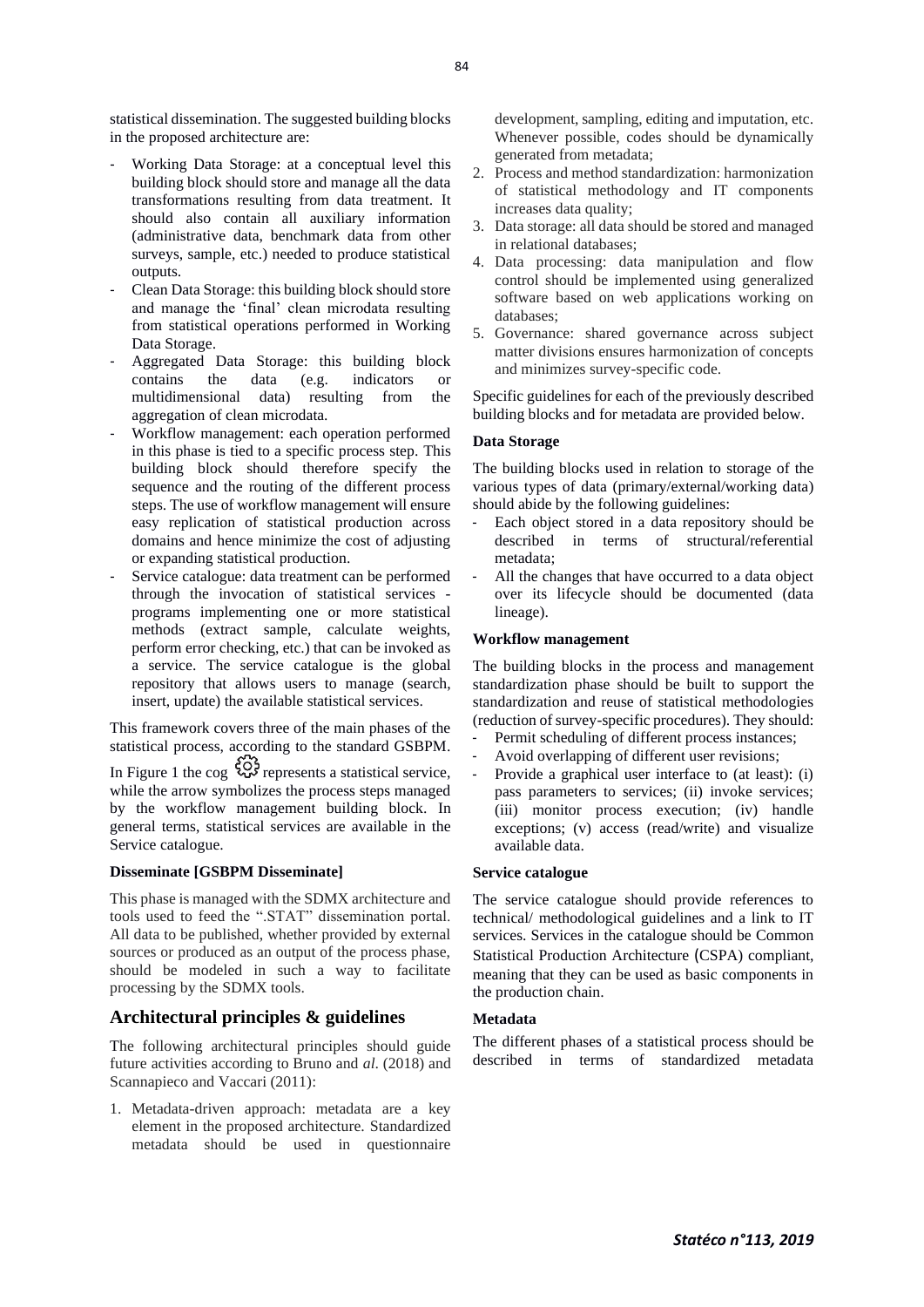(structural/referential)<sup>2</sup> . This cross-cutting building block should provide functionalities to model the inputs and outputs of the different services involved in statistical processes. Further metadata should be modelled according to the GSIM standard. This should facilitate the harmonization of the concepts and contents of the different statistical domains.

# **External trade statistical process in the INS Integrated Information System: methodological improvements in data processing**

INS External trade statistics are based on Customs administrative data monthly transmitted by Customs Agency to INS. Raw data undergo different processing phases from data acquisition until dissemination of trade indicators. In the new data processing system developed during the twinning project, each process phase is metadata driven.

Structural metadata, such as variable definitions, identifiers, standard classifications, are exploited during each phase, from data acquisition until data dissemination, while referential metadata such as editing parameters are essential in data editing and error imputation phase.

The structural metadata classification scheme adopts, as much as possible, international harmonised classification systems, such as the Harmonized Commodity Description and Coding Systems (HS), the UN Central Product Classification (CPC) for products and Standard International Trade Classification (SITC), standard Geonomenclature based on ISO 3166 coding system for countries (Eurostat, 2017). However, a limit to the full adoption of international classifications is given by the administrative nature of trade data which serve both statistical and national Customs needs. For this reason, a strict cooperation between INS and Customs is needed to reconcile specific national definitions with international concepts and classifications, through appropriate correspondence relations.

Another important dimension which was proposed to be introduced as structural metadata is a trader register with traders' identifiers, to be matched with statistical business register. This is the key element to enlarge the scope of traditional trade statistics by enabling production of trade by enterprise characteristics (Eurostat, 2018). Such feature, not yet implemented, would require close collaboration with Customs and fiscal Authorities in order to enable appropriate linking of Customs traders tax identifiers to INS Business Register. The proposed structural classification metadata are represented in the figure 2.

#### Figure 2:

#### **External trade structural classification metadata**



Structural metadata undergo revisions in time. Therefore, the metadata repository requires both start and end date of validity defined for any classification

modality, in order to easily apply appropriate metadata to trade flow time series.

*objects necessary to run the process. These metadata contain the process flow and all parameters, rules and auxiliary data sets needed for the process steps involved.*

*<sup>2</sup> Structural metadata describe the meaning of the data used, including the definition of a data element and a data set, variable names, variable types, unit identifier, classification identifier, etc. Referential metadata are the information*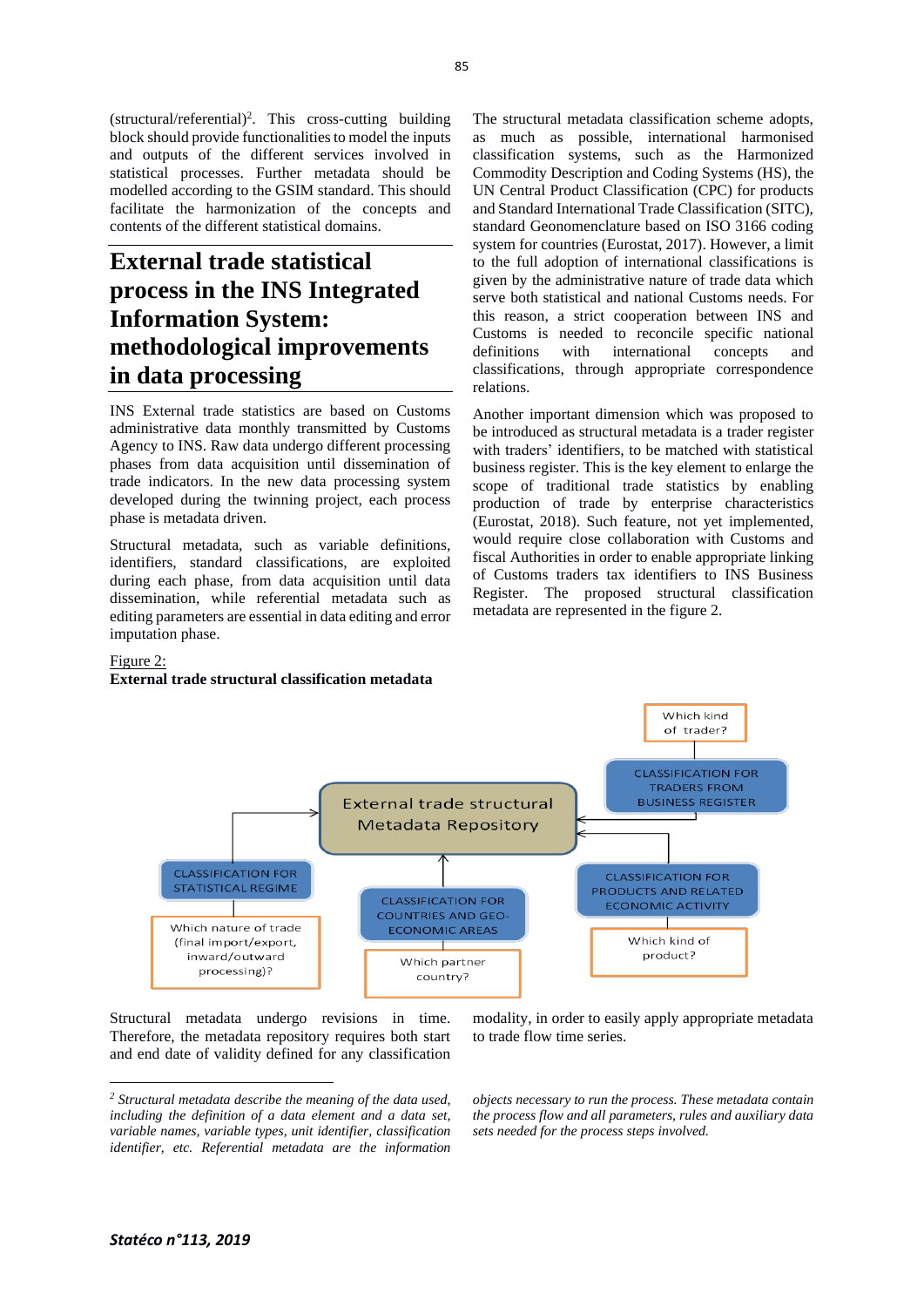While structural metadata are updated with low frequency (standard classifications are typically revised every few years), referential metadata such as editing parameters need to be monthly updated, since they closely follow changes in trade characteristics. The way of calculating and updating these referential metadata is described in the section below.

#### **Data acquisition phase**

This is a metadata-driven process phase. Data received from Customs Authorities are stored in the INS Primary Data Storage. A preliminary treatment, consisting in formal validity checks, is performed while loading data in the Working Data Storage. Each variable is checked against the code list and format which is appropriate for the specific data field. The applied validation rules are based on a metadata system. Each concept type (dimension, attribute, measure) is required to be compliant with the expected trade data structure according to the external trade structural classification metadata repository.

Therefore, during the acquisition phase:

- Records which are not compliant with the structural metadata are not uploaded into the working database. They are eventually retrieved, after correction of the fields which failed to satisfy the validity rules. In case data rejection appears to be due to unexpected structural changes in Customs data (i.e. revision of Customs classifications for products or countries, or modifications in field formats), Customs are contacted and, eventually, the INS system of structural metadata is updated;
- Records are further filtered in order to process only statistically relevant Customs micro-data having statistically relevant regimes;
- Micro-data are connected with structural metadata needed to classify trade flows.

# **Preparation for data processing: referential metadata for data editing**

In this sub-phase, parameters needed for the new outlier selection and error imputation are computed for the first time or refreshed considering the new uploaded data.

Three sets of editing parameters are computed:

- Editing parameters-based unit values "uv", i.e. ratios between traded value, expressed in Tunisian dinar, and net mass, in kg;
- Editing parameters for unit price "px", i.e. ratios between traded value, expressed in Tunisian dinar, and supplementary unit, defined for specific commodities (i.e. pieces, TJ, etc.);
- Editing parameters for unit weight "uw", i.e. ratios between net mass, expressed in kg, and

supplementary unit, for commodities for which supplementary unit is required.

For each set of parameters, the same methodology is applied, based on a robust method for asymmetric, right skewed, distributions. The proposed methodology for outlier detection is based on a non-parametric method for asymmetric distributions (Tukey (1977), Thompson (1999) and Hubert and Van der Veeken (2008)), largely applied in several fields, and in external trade data editing (Narilli and Nuccitelli, 2018).

In the INS application, trade transactions micro-data over a set of 24 months from the current reference period are stratified by product and flow. For such strata, unit values, prices and weights distributions are considered. As several economic data distributions, the observed distributions are skewed to the right and need to be symmetrized by a logarithmic transformation before applying outlier detection methods. On the logtransformed distributions, robust position indicators are computed, namely median  $(q_2)$ , first  $(q_1)$  and third  $(q_3)$ quartile<sup>3</sup>. The position indicators are used to compute editing parameters on the log-transformed distribution. After final exponential transformation, editing parameters are suitable to be used on the original asymmetric distribution of trade data.

For each commodity and flow stratum, minimum T1 and maximum T2 editing parameters are computed as:

$$
T_1 = exp[q_1 - k(q_3 - q_1)]
$$
  
\n
$$
T_2 = exp[q_3 + k(q_3 - q_1)]
$$

"k" is a parameter which can be tuned appropriately by INS experts (typical values range from 1 to 3). Current setting is  $k=1.5$ .

At the end of this step, editing parameters for unit values  $(T_1^{uv}, T_2^{uv})$ , unit prices  $(T_1^{px}, T_2^{px})$ , and for unit weight  $(T_1^{uw}, T_2^{uw})$ , are used to update referential metadata related to each traded product, together with the exponential of the corresponding medians  $q_2$ , to be used for outlier imputation as described in the following section.

# **Data processing: outlier detection and imputation**

Editing parameters computed as described in the previous section are used for detecting outliers in the appropriate product and flow strata of the current reference month, while the knowledge of the median of the distribution gives the possibility for automatic imputation for wrong variables.

Few outliers with large impact in value and quantity will be corrected manually, but the IT system provides

*<sup>3</sup> Robustness is associated with high breakdown points, 50% for the median and 25% for quartiles. Such features make the* 

*outlier detection method robust even in presence of 25% outlier data.*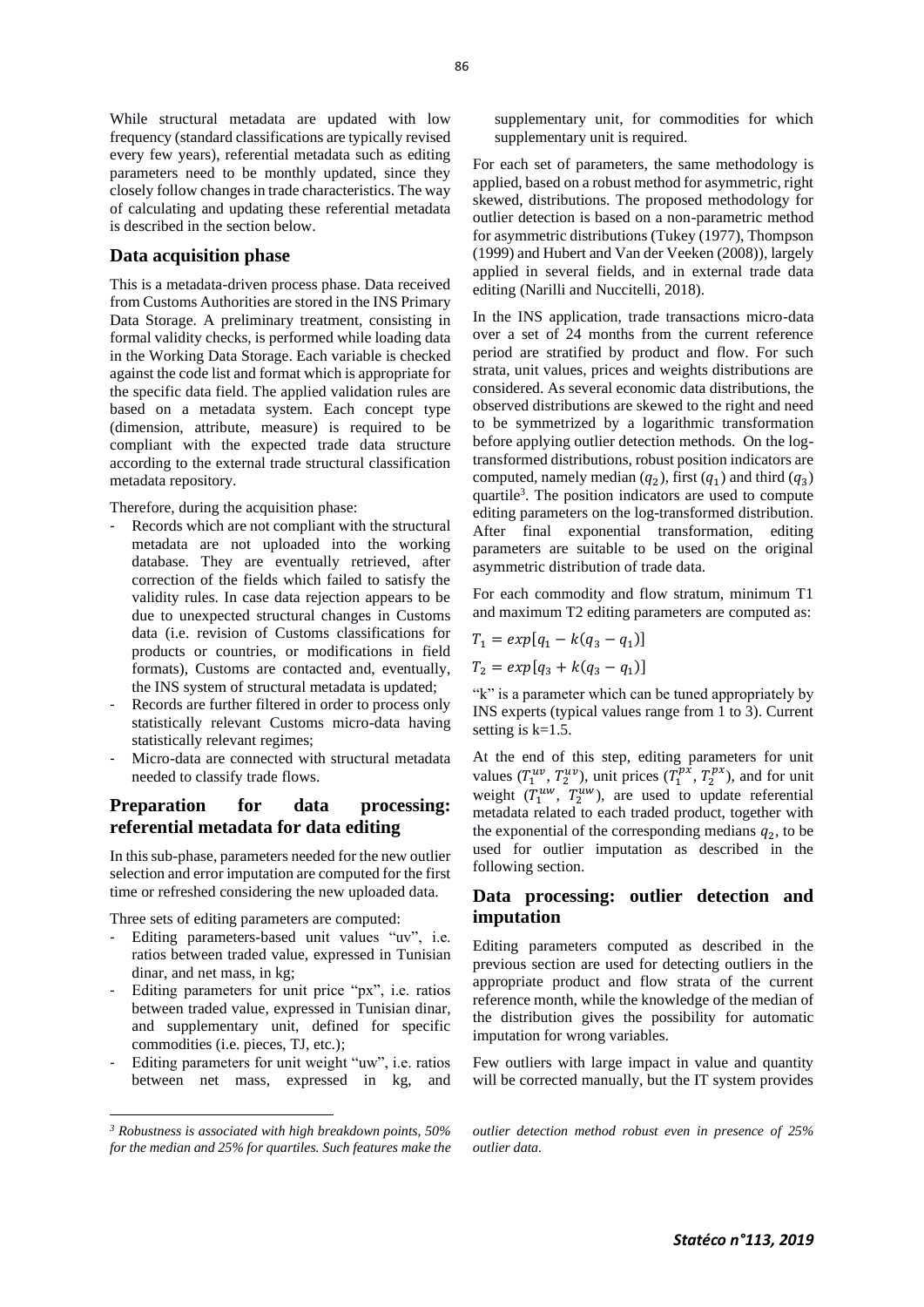the possibility of simply accepting the correction automatically proposed or manually performing a different correction.

The outlier detection and imputation phase is performed in three steps: at first the statistical value variable is inspected and corrected, then the net mass, and finally the supplementary unit. Since the three variables are correlated by unit values, unit prices and unit weights, the lack of coherence among them can be a reason not to allow automatic imputation for some records.

#### **Check and imputation of statistical values**

Even if statistical value is a variable which is checked at Customs level, there can be few cases of misreporting.

The selection of potential outliers is performed only on records with potential high positive impact, namely the ones satisfying the following conditions:

 $value > 500 000$  DIN.

and

 $uv > T_2^{uv}$ 

The above condition is not sufficient to state that the wrong variable is the statistical value, while the net mass is correct. The needed additional information is provided by supplementary unit, if available. In that

#### Table 1: **Editing scheme for statistical value**

case, potential errors for records with supplementary unit will be automatically corrected if both unit value and unit price are outliers, while unit weight is not an outlier, namely if all the following relations hold:

$$
uv > T_2^{uv},
$$
  
\n
$$
px > T_2^{px},
$$
  
\n
$$
(1-t)T_1^{uw} < uw < (1+t)T_2^{uw},
$$
  
\n
$$
T_1^{uw} \neq T_2^{uw},
$$

where *t* is a tolerance parameter set to 0.3.

If the above condition is satisfied, the correction proposed for automatic correction by the system is:

$$
value_{corrected} = NetMass \cdot T_2^{uv}.
$$

If the conditions for automatic correction are not satisfied, the records are sent to manual revision, together with the above proposal for correction provided by the system,  $value_{corrected}$ .

For all outlier records sent to manual revision, the system provides statisticians with editing parameters and potential impact of the error in DIN (impact=proposed value – original value), useful to prioritize editing of records with very high impact.

The workflow for statistical value editing is summarized in Table 1.

| Eurning scheme for statistical value |                          |                                                                           |                 |  |  |  |  |  |
|--------------------------------------|--------------------------|---------------------------------------------------------------------------|-----------------|--|--|--|--|--|
|                                      | VAL corr                 |                                                                           |                 |  |  |  |  |  |
| si VAL > 500 000                     | corrections automatiques | $px > T2$ px et 0,7 $*$ T1 uw < uw < 1,3 $*$<br>T2 uw et T1 uw != T2 uw   |                 |  |  |  |  |  |
| et uv $>$ T2 uv                      | corrections manuelles    | $ != (px > T2 px et 0.7 * T1 uw < uw < 1.3 $<br>*T2 uw et T1 uw != T2 uw) | NetMass * T2 uv |  |  |  |  |  |

By applying the new methodology to a typical reference month, about 0.04% of outlier records in statistical value were imputed for export and 0.02% for import.

### **Check and imputation for net mass and supplementary unit**

In this editing phase are selected as outliers:

- Records having unit value exceeding the maximum editing parameter or lower than the minimum editing parameter;
- Records having unit price exceeding the maximum editing parameter or lower than the minimum editing parameter.

Given the different potential impact on the aggregate figures of the different potential errors, the correction

actions to be performed are differentiated as explained below (see diagram 1).

All potential errors in the "blue area", i.e. having value  $> 500.000$  dn or net mass  $> 10.000$  kg are sent to manual revision, but the system provides the proposal for correction. Manual revision should be performed also on records having value < 500.000 dn or net mass < 10.000 kg for which there were less than 10 observations available for computing editing parameters. Indeed, for such records computed parameters are not robust enough;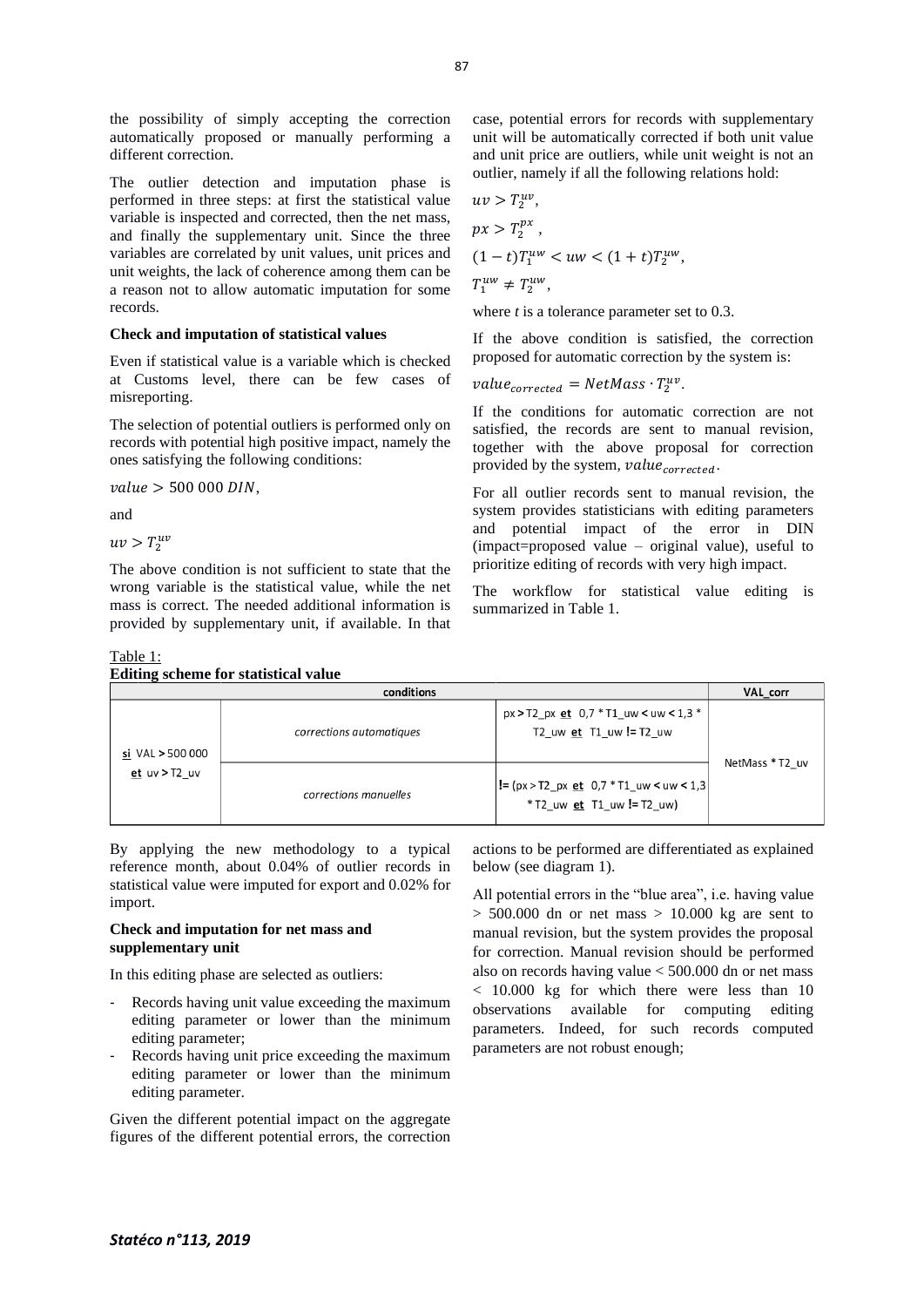#### Diagram 1: **External trade data revisions domains**



All potential errors in the "orange area", i.e. having value between 10.000 dn and 500.000 dn and net mass between 1.000 kg and 10.000 kg are submitted to automatic revision. The automatic correction is not performed in case there were less than 10 records available to compute editing parameters;

Potential errors with low impact at micro-level in the "white area" are left uncorrected. Indeed, even if their impact can become relevant after aggregation, a further macro-editing performed at the end of the micro-editing process will detect potential residual anomalies.

For the proposals for correction or imputation, four different situations can be found.

1) The record has no supplementary unit: the system proposes a correction for net mass, according with the formula

$$
NetMass_{corrected} = value /_{Median(uv)}
$$

2) The record has supplementary unit and both px and uw are outliers: the system proposes a correction for both net mass, as in point 1, and supplementary unit as follows



or

$$
SuppUnit_{corrected} = NetMass_{corrected}/Median(uw)
$$

$$
\text{if } (T_2^{uw} - T_1^{uw}) \le \left( T_2^{px} - T_1^{px} \right)
$$

- Indeed, the median of less broad distribution variable is chosen for imputation.
- 3) The record has supplementary unit, px is not an outlier, but both uv and uw are outliers: the system proposes a correction only for net mass

*NetMass<sub>corrected</sub>* = 
$$
value / Median(uv)
$$
  
if  $(T_2^{uw} - T_1^{uw}) > (T_2^{uv} - T_1^{uv})$ 

or

 $NetMass_{corrected} = SuppUnit \cdot Median(uw)$ 

if 
$$
(T_2^{uw} - T_1^{uw}) \le (T_2^{uv} - T_1^{uv})
$$

4) The record has supplementary unit, uv is not an outlier, but both px and uw are outliers: the system proposes a correction for supplementary unit

$$
SuppUnit_{corrected} = \frac{value}{\text{Median}(px)}
$$
\n
$$
\text{if } (T_2^{uw} - T_1^{uw}) > (T_2^{px} - T_1^{px})
$$

or

 $SuppUnit_{corrected} = NetMass / Median(uw)$ 

$$
\text{if } (T_2^{uw} - T_1^{uw}) \leq \left( T_2^{px} - T_1^{px} \right)
$$

In case only uw is an outlier, the system cannot propose an automatic correction. The editing scheme is summarised in Table 2.

| conditions |                |                                 |                                                                                  |                                               | NetMass corr                                                    | SuppUnit_corr           |
|------------|----------------|---------------------------------|----------------------------------------------------------------------------------|-----------------------------------------------|-----------------------------------------------------------------|-------------------------|
|            |                |                                 | $si$ SuppUnit = NetMass                                                          | value/Median(uv)                              |                                                                 |                         |
|            |                | si SuppUnit != NetMass et       | $(px < 11 px ou px > 72 px) et (uv < 11 uv$<br>ou<br>uv > T2 uv                  | et $T2_{uw} - T1_{uw} > T2_{px} - T1_{px}$    | value/Median(uv)                                                | value/Median(px)        |
|            |                |                                 |                                                                                  | et $T2_{uw} - T1_{uw} \leq T2_{px} - T1_{px}$ |                                                                 | NetMass_corr/Median(uw) |
|            | $\overline{3}$ |                                 | T1_px < px < T2_px et (uw < T1_uw ou uw > T2_uw)<br>et(uv < T1 uv ou uv > T2 uv) | et T2 uw $-$ T1 uw $>$ T2 uv $-$ T1 uv        | value/Median(uv)                                                | SuppUnit                |
|            |                |                                 |                                                                                  | et T2 uw - T1 uw $\approx$ T2 uv - T1 uv      | SuppUnit * Median(uw)                                           | SuppUnit                |
| 4          |                |                                 | T1_uv < uv < T2_uv et (px < T1_px ou px > T2_px) et                              | <u>et</u> T2_uw - T1_uw > T2_px - T1_px       | <b>NetMass</b>                                                  | value/Median(px)        |
|            |                | (uw $\leq$ T1_uw ou uw > T2_uw) | et T2 uw - T1 uw $=$ T2 px - T1 px                                               |                                               | NetMass corr/Median(uw)                                         |                         |
|            |                |                                 | (T1_px < px < T2_px) et (T1_uv < uv < T2_uv) et (uw < T1_uw ou uw > T2_uw)       |                                               | le système ne peut pas proposer des corrections<br>automatiques |                         |
|            |                |                                 |                                                                                  |                                               |                                                                 |                         |

Table 2: **Editing scheme for net mass and supplementary unit**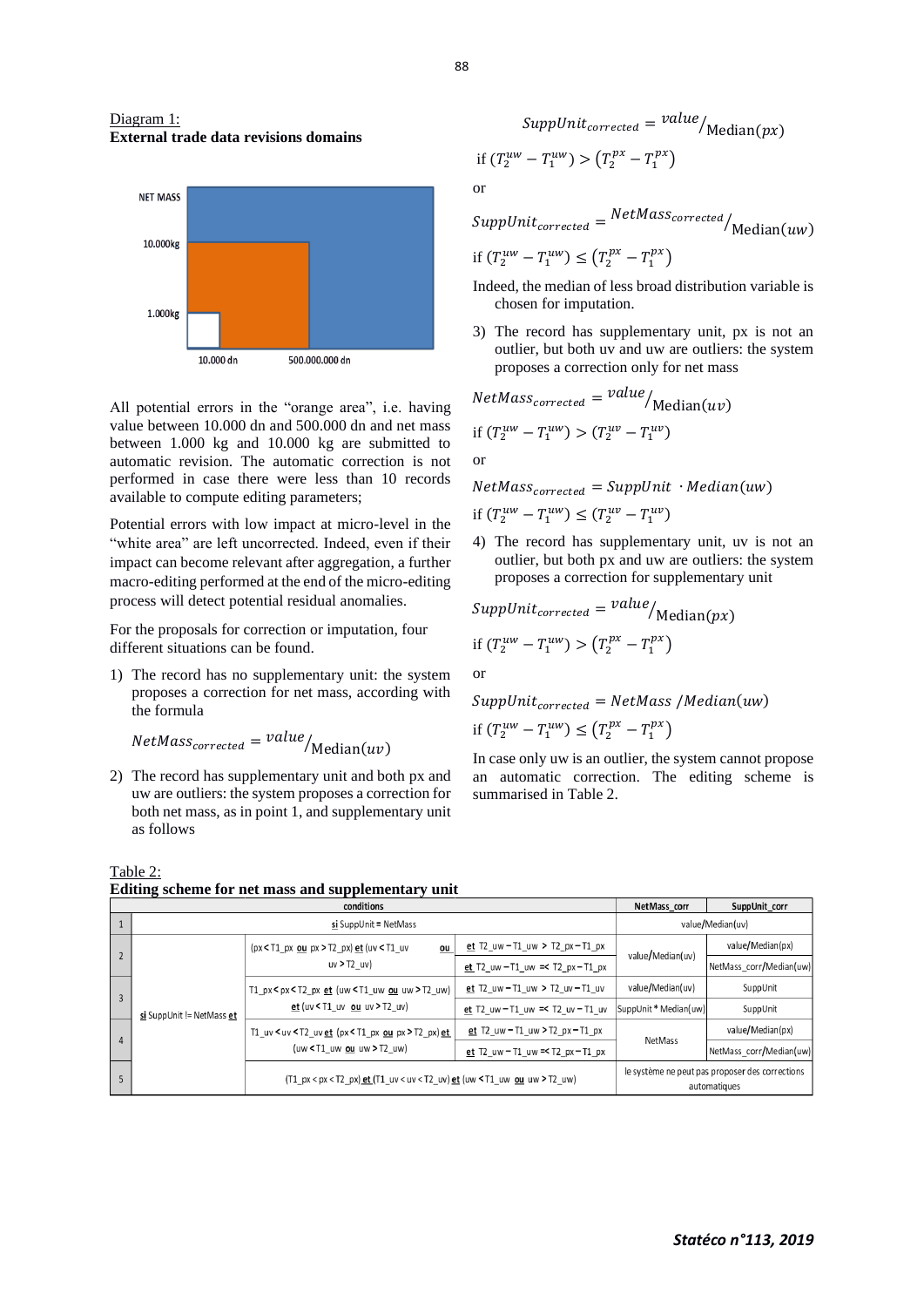By applying the new methodology to a typical reference month, about 0.5% of outlier quantity records were imputed for export, and 0.4% for import.

Finally, a macro-editing test is performed, looking for evidence of residual outliers present in the system. The year-to-year total growth rate (i.e. the percentage growth rate of the reference month "m" and year "y" with respect to the same month of the previous year) is decomposed in contributions associated to (product, partner country) cells, as follows:

$$
contrib(cell = product, country)
$$
  
= 100 \* 
$$
\frac{value_{cell}(m, y) - value_{cell}(m, y - 1)}{\sum_{cell} value_{cell}(m, y - 1)}
$$

Note that the sum of such contributions corresponds to the total year-to-year total growth rate.

Contribution are then sorted: the higher and lower ones are often associated to incorrect records to be further investigated.

However, many cells giving high positive or negative contributions can be associated to true economic phenomena. Therefore, the final macro-editing is also a tool for statisticians to have a final overview on the important trade components in data to be disseminated.

The same decomposition can be then performed for growth rate contributions in net mass and in supplementary unit.

# **Indicators for dissemination: trade balances and indices**

After moving final edited micro-data in the final database, trade indicators are computed. At first, trade balances both at product and partner country breakdown are computed and moved to the dissemination Macro Database.

Finally, unit value and volume indices are computed.

Concerning unit value and volume indices calculation, first steps for introducing a new methodology of calculation in the new system were made. The proposed methodology has the advantage of producing robust indicators less sensitive to outliers (Anotori and Causo, 2008).

The proposed process consists in:

- No "a priory" selection of a specific basket of products<sup>4</sup>;
- Production of chained indices where the base year is yearly refreshed;
- Exclusion from unit value calculation of transactions with outlier unit value;
- Imputation of outlier elementary indices;
- Estimation of base unit value and Laspeyres weights for products not traded in the previous year;
- Aggregation of Laspeyres, Paasche and Fisher indices;
- Chaining moving base indices to the fixed reference year.

In a hopefully future collaboration, the proposed methodology will be implemented and tested.

# **Results and perspectives in the pilot domain**

The improvements achieved with the new system put in place in 2018 concern both statistical and IT management of the process. On the statistical side, streamlining the process gave the following advantages:

- The new integrated system is entirely managed by statisticians;
- The new integrated system allows to have an organized metadata repository and facilitate the update of his different files;
- The statistician has the possibility to define the parameter of control to be applied in the process and can also validate the correction proposed by the new system both manually and in automatic way;
- The proposed process offers more controls on data at elementary level which will improve the quality of data value, net mass and the supplementary unit;
- The automatization of all the controls steps can reduce the time to validate the data, so the new process is more efficient for quality and timeliness.

On the IT management side, the improvements involved several aspects:

- User Authentication and permissions: The application is designed with a built-in security system, which ensures a high level of data security and confidentiality, against unauthorized access or unintentional usage. System profiles are set for managing user accounts and roles to assign permissions that control access;
- Parametrizable application for data quality assurance: The system is based on several parameters requested and managed by the external

*<sup>4</sup> However, specific products which have "unique" quality content, so that they cannot be compared with any equivalent product traded in the base period, are excluded from the* 

*calculation (for example, Aircraft, Ships, Works of art, Jewellery).*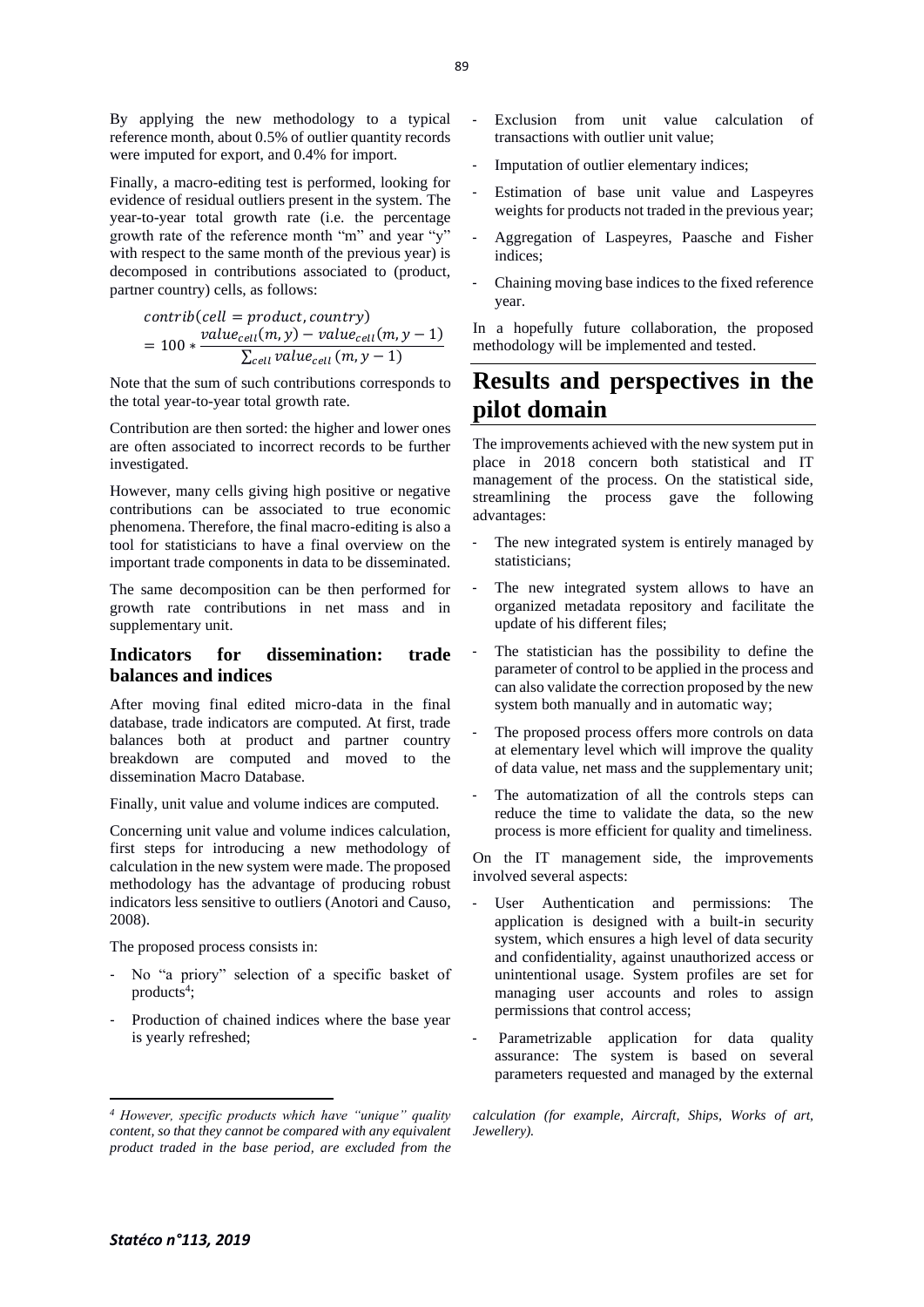trade administrators. The management system of these parameters allows easy and fluid navigation to users in order to ensure the verification and correction of data;

Data consistency, standardization, and user-friendly management system: The system is designed for non-IT specialist users as the subject unit users can easily access the system according to their special requests and generate the final reports. The centralized information system increases data integrity, security, support and storage capacity and it helps to improve the quality of data by ensuring consistency and traceability of corrections throughout the various processing steps.

Further future developments in the pilot domains are foreseen after the end of the project. An important aspect to be introduced in every statistical domain dealing with economic variables is linking data with business registers. At European level, External Trade data production divisions are in charge of the statistical production of trade data by enterprise characteristics (TEC data). TEC statistics are based on integration of International Trade in Goods Statistics data with Business Registers and allow reading trade data under business statistics perspective. The indicators produced in such relatively new statistical domain shed light on businesses behind trade flows, defining their characteristics in terms of business activity and enterprise size. These indicators are very useful for users and policy makers.

Moreover, having access to the national Business Register, can improve the quality of External Trade data production, by allowing to:

- Assess the coherence of traded values in data received by Customs with the size and economic activity of traders;
- Monitor on a monthly base the coherence in the time series of traded values at enterprise level;
- Assess coherence between traded products and economic activity of trader enterprises.

During the twinning project it was advised to take advantage from the integrated architecture for statistical process for integrating data from different statistical INS domain, both for data validation purposes and for producing innovative statistical products, such as TEC (Eurostat, 2018).

# **Implementation roadmap for an extension of the solutions developed for the External Trade pilot application to other domains**

# **Short term roadmap**

The first activities to be performed in the short term pertain to the extension of the solutions developed for the External Trade pilot application to other domains. The main principles in this pilot are:

- Data stored in relational database:
- Workflow management to implement transformation procedures for data processing;
- Simplified interface to help the statisticians to manage the statistical process independently of IT staff.

# **Medium term roadmap**

While the pilot experience is being applied to other statistical domains, the following medium-term activities should be carried out:

## **Metadata**

GSIM training: INS technicians should familiarize themselves with the GSIM standard. They could, for example, read the documentation and/or organize some training or study visits at national statistical institutes that are more advanced in GSIM use.

Analysis of case studies: The CSPro integration implemented in the ISTAT-Ethiopia cooperation project and the Serbian IST5 solution must be studied to understand the pros and cons of both solutions.

Decision: after the above activity, INS should decide whether to use one existing solution (possibly with some modifications or adaptations) or to develop inhouse solutions, which must however be compliant with the analysed alternatives.

Implementation: INS will develop or adapt the metadata system according to the following principles:

- GSIM-compliant statistical concepts, valid for every statistical domain and designed to be used as active metadata;
- Integration with the data collection system, including process controls and editing rules;
- Coherence with. STAT for dissemination.

*<sup>5</sup> Detailed documentation on IST project can be found at: http://webrzs.stat.gov.rs/ISTSite/IST\_Home.aspx*